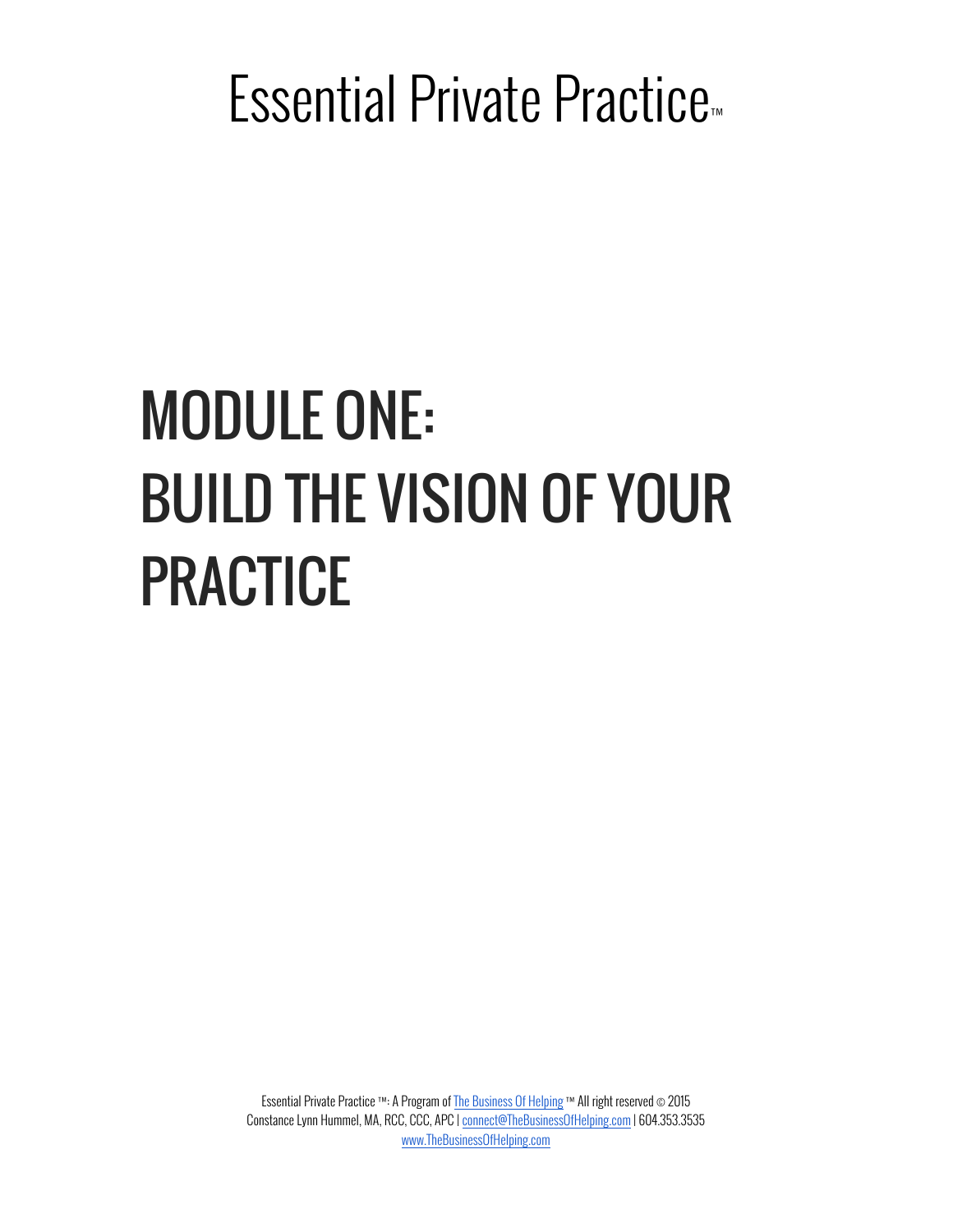### **VISION OF YOUR PRACTICE (YEAR ONE)**

By the end of my first year of practice:

I will offer these services: *Individuals, couples, groups, workshops etc*

I will work \_\_\_\_\_ days per week

I will see \_\_\_\_\_\_\_ clients per day

My sessions will be \_\_\_\_\_\_min long

I will have \_\_\_\_\_\_min between my sessions

How will you offer sessions? *Face-to-face, online, telephone, email?*

I will charge \$\_\_\_\_\_\_\_ per session

Will you offer a sliding scale? *If so, what will you charge and what are the criteria?*

| I will make \$_ | _per month and \$_ | ____________ per year |
|-----------------|--------------------|-----------------------|
|-----------------|--------------------|-----------------------|

I will practice in \_\_\_\_\_\_\_\_\_\_\_\_\_\_ (*a rented office (FT, PT, hourly), in your home*)

The style of office will be \_\_\_\_\_\_\_\_\_\_\_\_\_\_\_ (*Highly clinical? Relaxed and cozy?)*

I will take \_\_\_\_\_\_\_\_ weeks vacation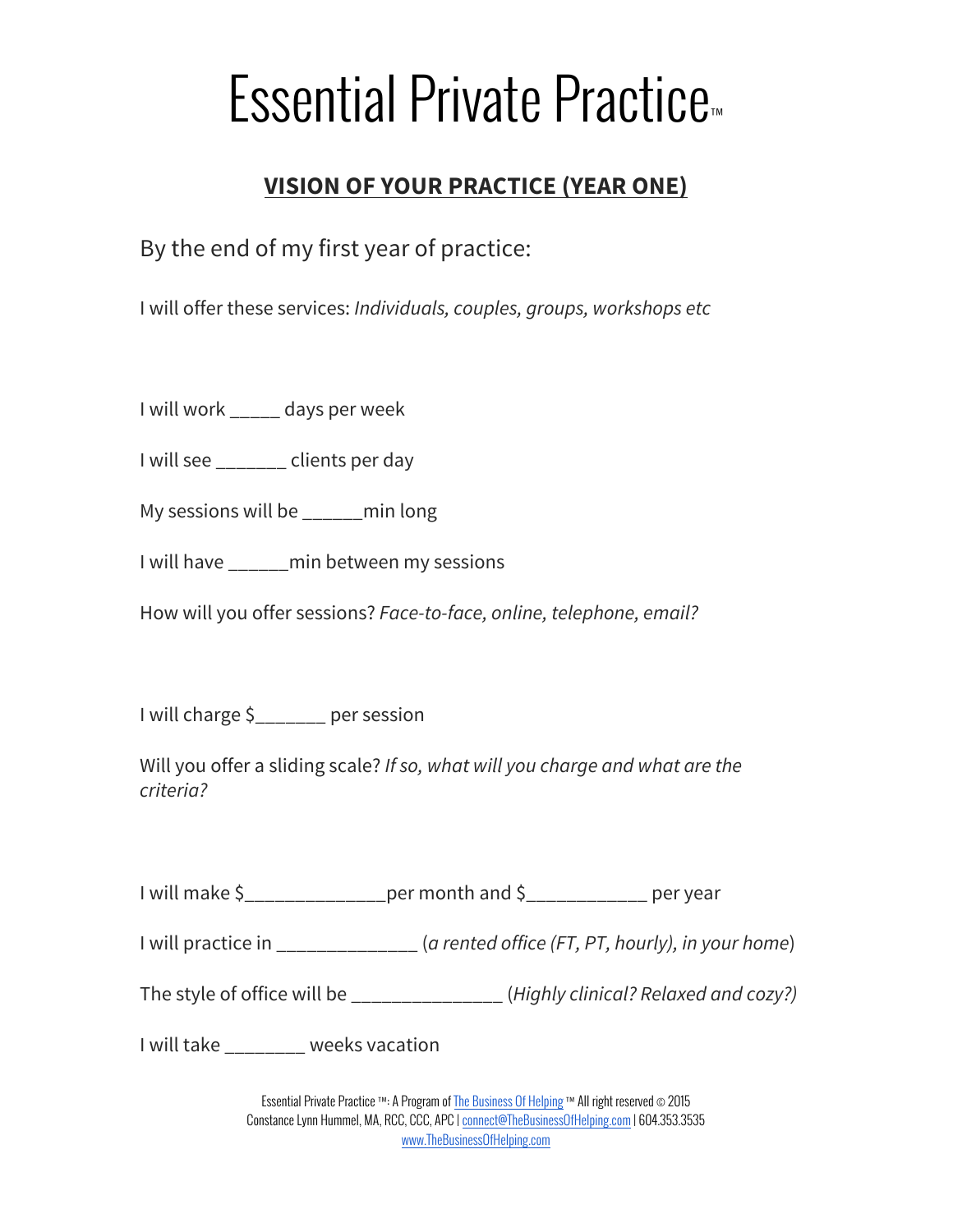### **YOUR PRACTICE IN THE FUTURE**

Do you want to have associates?

Do you want to open an agency?

Do you want to do media work?

Do you want to do public speaking?

Do you want to write books?

Do you want to offer training programs?

Do you want to travel for extended periods?

Do you want to work more / less?

Where do you want to live?

How do you want to be providing services?

What will you life look like overall?

Anything else you want to add……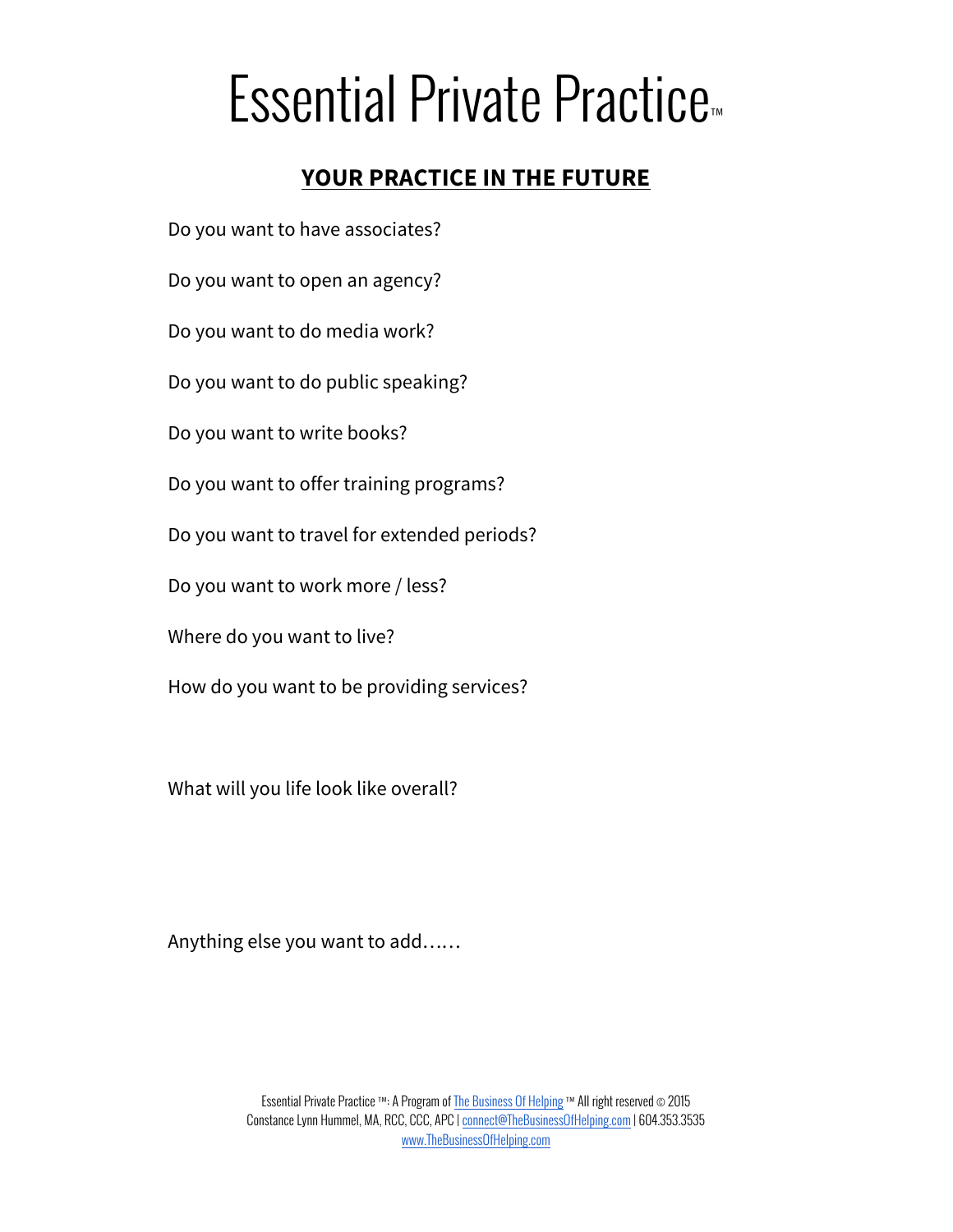### **VISION OF YOUR PRACTICE (FUTURE)**

In 10 years:

I will offer these services: *Individuals, couples, groups, workshops etc*

I will work \_\_\_\_\_ days per week

I will see \_\_\_\_\_\_\_ clients per day

My sessions will be \_\_\_\_\_\_min long

I will have \_\_\_\_\_\_min between my sessions

How will you offer sessions? *Face-to-face, online, telephone, email?*

I will charge \$\_\_\_\_\_\_\_ per session

Will you offer a sliding scale? *If so, what will you charge and what are the criteria?*

I will make \$\_\_\_\_\_\_\_\_\_\_\_\_\_\_per month and \$\_\_\_\_\_\_\_\_\_\_\_\_ per year

I will practice in \_\_\_\_\_\_\_\_\_\_\_\_\_\_ (a rented office (FT, PT, hourly), in your home)

The style of office will be \_\_\_\_\_\_\_\_\_\_\_\_\_\_\_ (Highly clinical? Relaxed and cozy?)

I will take \_\_\_\_\_\_\_\_ weeks vacation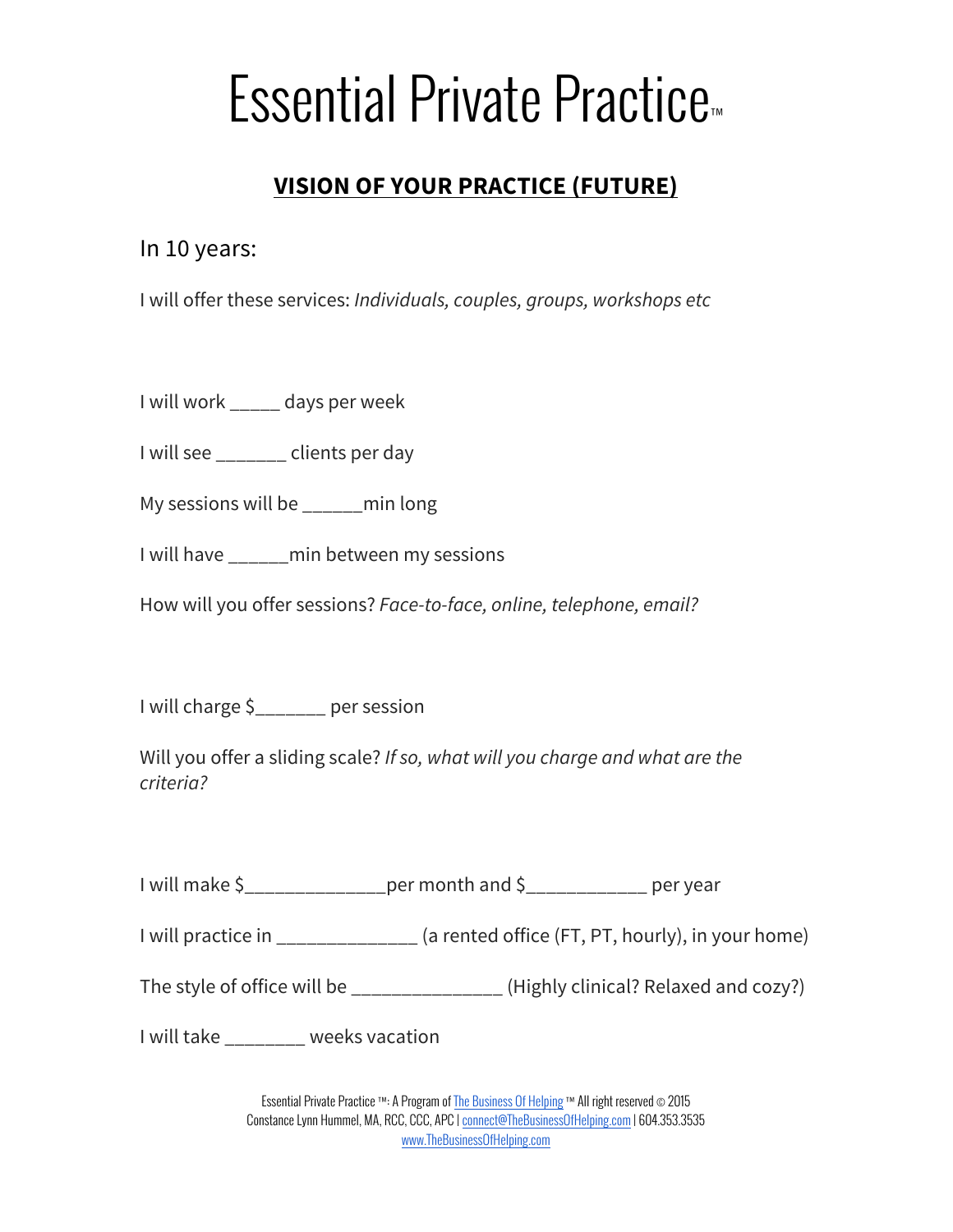### **WHAT IS YOUR WILDEST DREAM SCENARIO?**

#### **Consider your answers to the above questions and write out your vision in the first person and as if it is happening in the present.**

*For example: I own my own home and I am living on the coast with my partner and my two dogs. I rent office space three days per week in the city and on those days I see five clients per day face-to-face. I offer psycho-educational workshops four times per year. I make \$8000 / month and take nine weeks vacation per year. Etc, etc*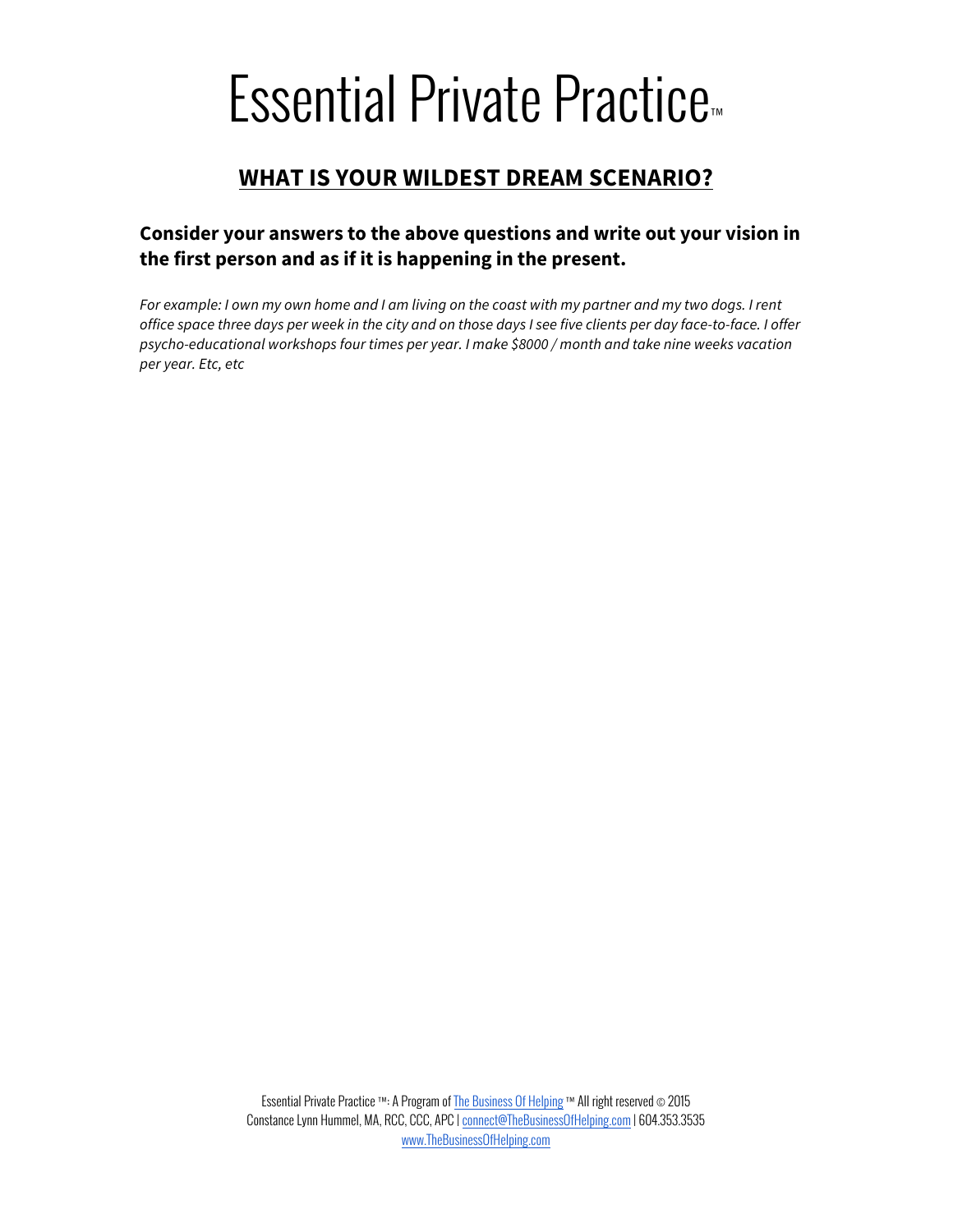### **START WITH YOU**

#### **What makes you different, in your life and as a therapist?**

What is/are your:

- Specialties
- Industry specific education and training
- Additional education and training
- Additional certifications
- Past work experience
- Past training experience
- Past volunteer experience
- Past lived experience
- Past travel experience
- Hobbies / interests
- Skills / Talents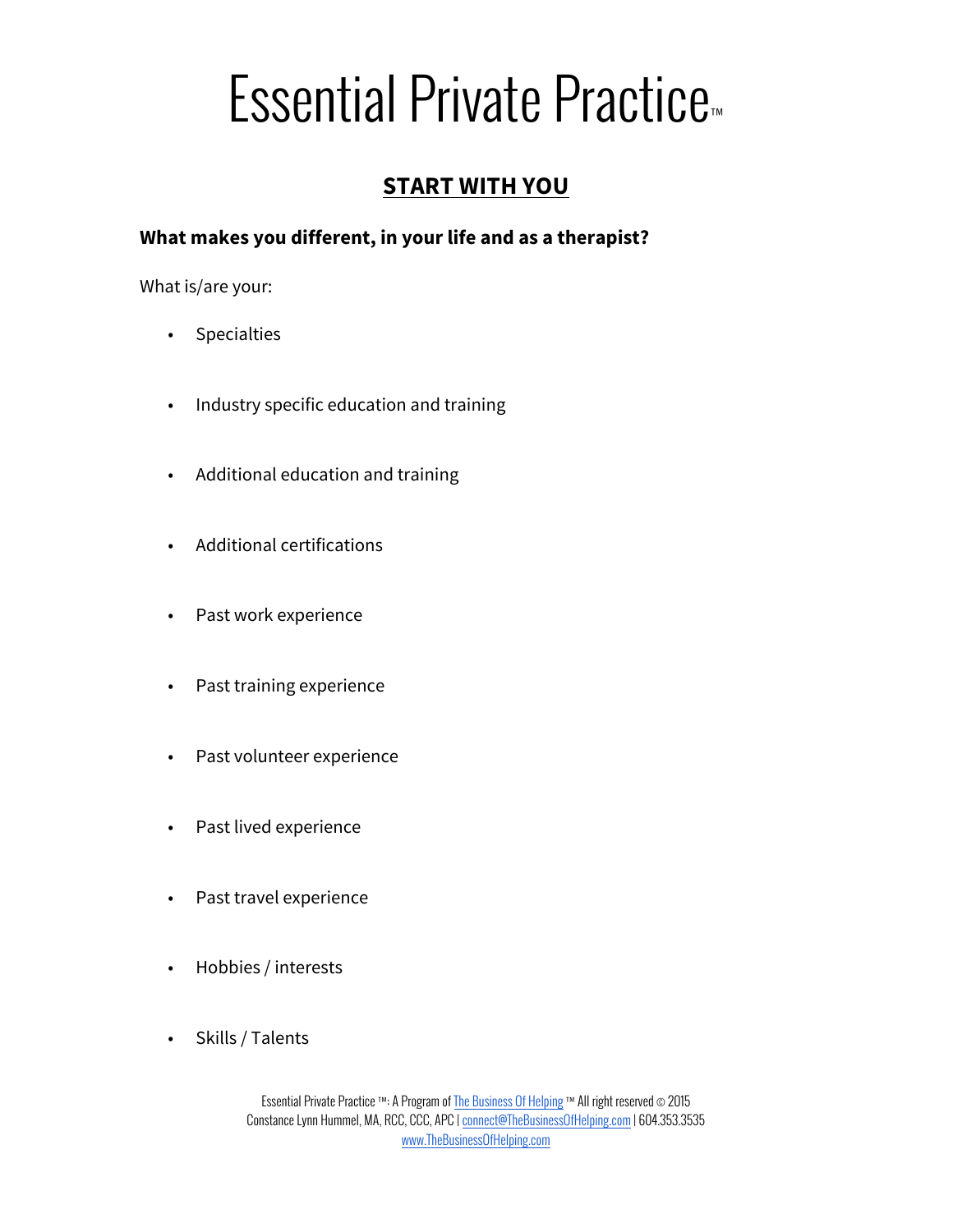### **START WITH YOU**

In your clinical work:

- What concerns/topics could you already work with easily?
- What concerns do you feel most comfortable working with?
- Do you have any personal experience with the struggles your clients may have?
- What is your personal view of healing and transformation?
- What are your personal core values?
- What do you feel your purpose is in life?
- What excites you about the work you do?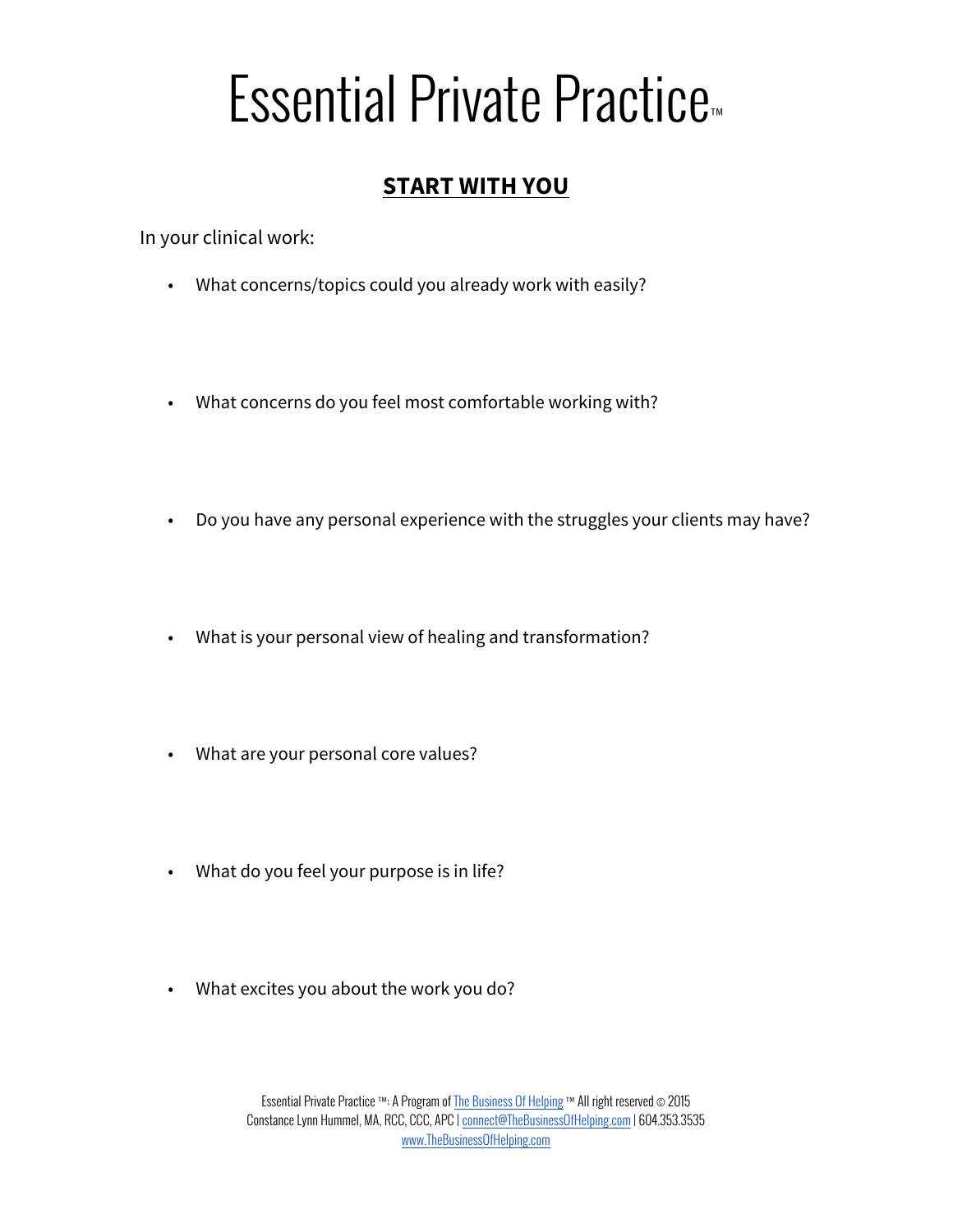### **MARKET ANALYSIS**

Who is already working with the population you want to work with, or with the specialties you have/want to have?

How many therapists are working with your population? \_\_\_\_\_\_\_\_\_\_\_\_\_\_\_\_\_\_\_\_\_\_\_\_\_\_

How many therapists are working with your orientation? \_\_\_\_\_\_\_\_\_\_\_\_\_\_\_\_\_\_\_\_\_\_\_\_\_

How many therapists are working in your geographical area? \_\_\_\_\_\_\_\_\_\_\_\_\_\_\_\_\_\_\_\_\_

How many therapists are working with your specialties? \_\_\_\_\_\_\_\_\_\_\_\_\_\_\_\_\_\_\_\_\_\_\_\_\_

Choose five established therapists who do work similar to your vision and research them specifically.

- 1)
- 2)
- 3)
- 4)
- 5)

What drew you to their work?

How did you feel when you looked at their websites?

How are they reaching their clients? How did you find them?

What type of services do they offer? How do they offer those services?

Anything else you notice?